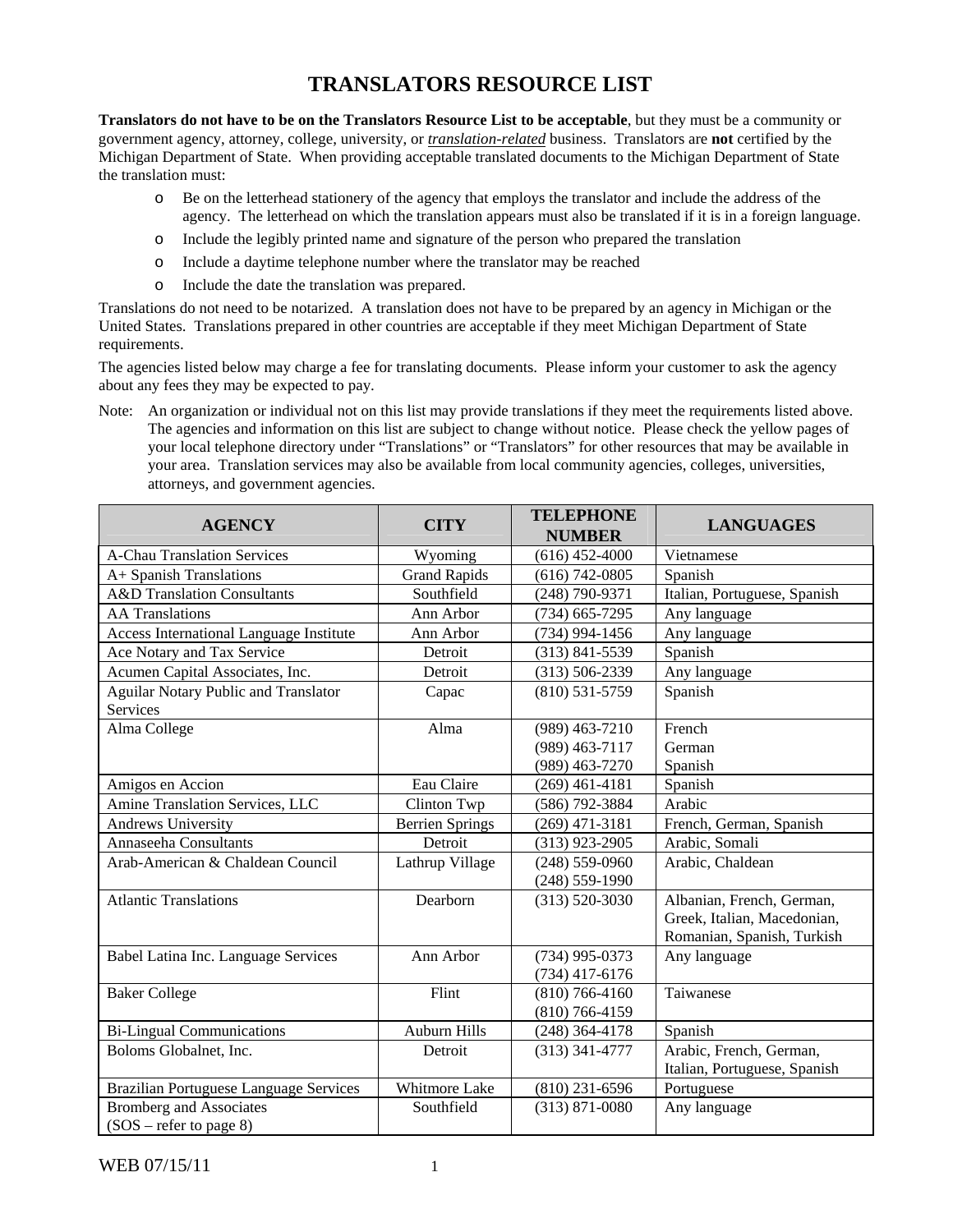| <b>AGENCY</b>                                                    | <b>CITY</b>              | <b>TELEPHONE</b><br><b>NUMBER</b>    | <b>LANGUAGES</b>                                                                                           |
|------------------------------------------------------------------|--------------------------|--------------------------------------|------------------------------------------------------------------------------------------------------------|
| <b>CALL Immigration Services</b>                                 | <b>Grand Rapids</b>      | $(616)$ 452-2433                     | Bosnian (Serbo-Croatian), French,                                                                          |
|                                                                  |                          |                                      | Italian, Russian, Spanish,<br>Vietnamese                                                                   |
| Catholic Charities of Lenawee                                    | Adrian                   | $(517)$ 263-4681                     | Spanish                                                                                                    |
| Catholic Human Development Outreach                              | <b>Grand Rapids</b>      | $(616)$ 248-3030                     | Bosnian (Serbo-Croatian), French,<br>Spanish, Vietnamese                                                   |
| Catholic Social Services of Oakland                              | Pontiac                  | $(248)$ 338-4250                     | Spanish                                                                                                    |
| Centro Hispano                                                   | Waterford                | $(248)$ 618-9273                     | Spanish                                                                                                    |
| Coin a Phrase Language Services                                  | Livonia                  | $(734)$ 968-8264                     | French                                                                                                     |
| <b>Connie's Translating Service</b>                              | Hartford                 | $(269)$ 424-9952                     | Spanish                                                                                                    |
| <b>Cristo Rey Community Center</b>                               | Lansing                  | $(517)$ 372-4700                     | Spanish                                                                                                    |
| <b>Crusecom Technology Consultants</b>                           | Oscoda                   | (989) 739-5070                       | Arabic, Spanish                                                                                            |
| D's Translating Service                                          | Muskegon                 | $(231)$ 206-0064                     | Spanish                                                                                                    |
| Danka International                                              | Hamtramck                | $(313) 871 - 0080$                   | Any language                                                                                               |
|                                                                  |                          | 1 pm - 9 pm                          |                                                                                                            |
| Delta College                                                    | <b>University Center</b> | $(989) 686 - 9000$                   | French, German, Spanish                                                                                    |
| Diocese of Saginaw Hispanic Ministries<br><b>Cultural Center</b> | Saginaw                  | (989) 797-6646                       | Spanish                                                                                                    |
| Direct immigration and Translation                               | Lathrup Village          | $(248)$ 395-2278                     | Arabic                                                                                                     |
| Services                                                         |                          | $(278)$ 395-2279                     |                                                                                                            |
|                                                                  |                          | $(278)$ 736-3038                     |                                                                                                            |
| Diversified Graphix                                              | Troy                     | $(248) 879 - 6702$                   | Portuguese                                                                                                 |
| Eastern Michigan University                                      | Ypsilanti                | $(734)$ 487-0130                     | French, German, Japanese,<br>Spanish                                                                       |
| El Centro of Bethany Christian Services                          | Holland                  | $(616)$ 396-3391                     | Spanish                                                                                                    |
| <b>Encouraging Words International</b>                           | <b>Grand Rapids</b>      | $(616)$ 363-5993                     | Bosnian (Serbo-Croatian),<br>Chinese, Czech, French, German,<br>Italian, Spanish, Ukrainian,<br>Vietnamese |
| <b>ENLACES</b>                                                   | Kalamazoo                | $(269)$ 553-3304<br>$(269)$ 599-2653 | Spanish                                                                                                    |
| Erbach & Associates                                              | Norton Shores            | $(231)$ 798-4903                     | Spanish                                                                                                    |
| <b>Espanol Translations</b>                                      | <b>Grand Rapids</b>      | $(616)$ 451-6777                     | Spanish                                                                                                    |
| Executive Language Services, Inc.                                | Southfield               | $(248)$ 357-0625                     | Any language                                                                                               |
| Ferris State University                                          | <b>Big Rapids</b>        | $(231) 591 - 3988$                   | French, German, Spanish                                                                                    |
| Forefront Corporation                                            | Ann Arbor                | $(248)$ 705-2605                     | Dutch, French, German                                                                                      |
| <b>German Communications</b>                                     | Auburn Hills             | $(248)$ 377-4306                     | German                                                                                                     |
| Global ATR, Inc.                                                 | <b>Sterling Heights</b>  | $(586)$ 795-8100                     | Any language                                                                                               |
| Global Image Network                                             | Lansing                  | $(517)$ 337-2700                     | Arabic, Chinese, Dutch, French,<br>German, Japanese, Korean,<br>Portuguese, Somali, Spanish,<br>Urdu       |
| Global language Links, LLC                                       | Troy                     | $(248)$ 430-0129                     | Any language                                                                                               |
| Good Samaritan Baptist Church                                    | Lawrence                 | $(269)$ 427-0110                     | Spanish                                                                                                    |
| Groeneveld Productions & Translations                            | Madison, WI              | $(608)$ 231-9985<br>$(608)$ 239-3233 | Dutch, Flemish                                                                                             |
| Hillsdale College                                                | Hillsdale                | $(517)$ 437-7341                     | French, German, Spanish                                                                                    |
| Hispanic American Council                                        | Kalamazoo                | $(269)$ 385-6279                     | Spanish                                                                                                    |
| Hispanic Center of Western Michigan                              | <b>Grand Rapids</b>      | $(616) 742 - 0200$                   | Spanish                                                                                                    |
| Hispanic Services                                                | <b>Imlay City</b>        | $(810)$ 724-3665                     | Spanish                                                                                                    |
| Hispanic Technology Community Center                             | Flint                    | $(810)$ 424-3760                     | Spanish                                                                                                    |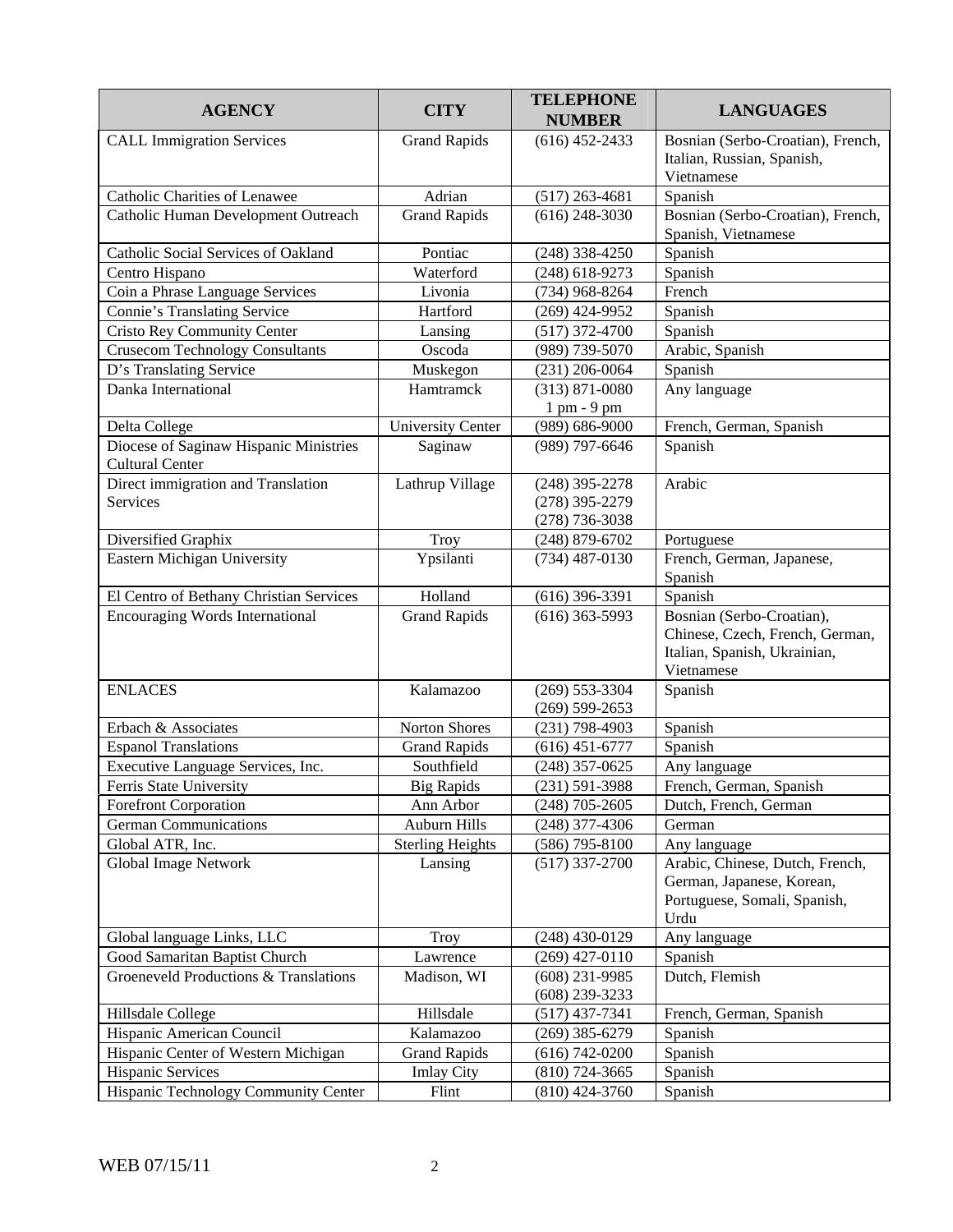| <b>AGENCY</b>                             | <b>CITY</b>             | <b>TELEPHONE</b><br><b>NUMBER</b> | <b>LANGUAGES</b>                          |
|-------------------------------------------|-------------------------|-----------------------------------|-------------------------------------------|
| Interactive Designs for Translation &     | <b>East Lansing</b>     | $(517) 575 - 8878$                | Chinese                                   |
| Instruction                               |                         | $(517)$ 337-4486                  |                                           |
| <b>International Institute</b>            | Flint                   | $(810)$ 767-0720                  | Any language                              |
| <b>International Translating Bureau</b>   | Southfield              | $(248)$ 559-1677                  | Any language                              |
| <b>International Translation Services</b> | Dearborn                | $(313) 563 - 7850$                | Bosnian (Serbo-Croatian),                 |
|                                           |                         |                                   | Croatian, Macedonian, Serbian             |
| International Translations & Services     | <b>Sterling Heights</b> | $(586) 202 - 0512$                | Albanian, Italian, Polish, Russian,       |
|                                           |                         | $(586)$ 726-7564                  | Spanish                                   |
| Interpress, Inc.                          | Detroit and             | $(313)$ 365-4547                  | Albanian, Arabic, Bosnian                 |
|                                           | Harper Woods            |                                   | (Serbo-Croatian), Czech, French,          |
|                                           |                         |                                   | German, Italian, Japanese,                |
|                                           |                         |                                   | Lithuanian, Mandarin, Polish,             |
|                                           |                         |                                   | Russian, Slovak, Spanish,                 |
|                                           |                         |                                   | Ukrainian                                 |
| Interpreter/Translator Services, Inc.     | <b>Grosse Pointe</b>    | $(313)$ 331-4285                  | Albanian, Arabic, Bosnian                 |
|                                           | Park                    | $(313) 821 - 5521$                | (Serbo-Croatian), Chinese,                |
|                                           |                         |                                   | Czech, French, German, Hindi,             |
|                                           |                         |                                   | Italian, Japanese, Macedonian,            |
|                                           |                         |                                   | Polish, Portuguese, Romanian,             |
|                                           |                         |                                   | Russian, Spanish, Vietnamese              |
| J & M Service                             | Westland                | $(734) 522 - 4524$                | Spanish                                   |
| J & S Translations                        | Belleville              | $(734)$ 796-0310                  | Spanish                                   |
| Kalamazoo Valley Community College        | Kalamazoo               | $(269)$ 488-4236                  | French, Spanish                           |
| Kan Group                                 | Detroit                 | $(313) 566 - 0546$                | Any language                              |
| <b>KNE Translating Services</b>           | <b>Sterling Heights</b> | $(586)$ 979-5229                  | Any language                              |
| LA 6 Mini-Mart/ Notary/ Income Tax/       | Muskegon                | $(231) 722 - 7179$                | Spanish                                   |
| Translating                               |                         |                                   |                                           |
| La Amistad Unida                          | Saginaw                 | (989) 529-2272                    | Spanish                                   |
| Lakeshore Latino Outreach Center, Inc     | Holland                 | $(616)$ 499-4872                  | Spanish                                   |
| LaOficina                                 | Detroit                 | $(313) 554 - 0060$                | Arabic, French, German,                   |
|                                           |                         |                                   | Portuguese, Spanish                       |
| Language Center International             | Southfield              | $(248)$ 355-5506                  | Any language                              |
| $(SOS - refer to page 8)$                 |                         |                                   |                                           |
| Language Experts                          | Washington              | $(586)$ 677-1096                  | French, Spanish                           |
| <b>Language Services</b>                  | Petoskey                | $(231)$ 439-5181                  | Spanish                                   |
| Languages International                   | <b>Grand Rapids</b>     | $(616)$ 285-0005                  | Any language                              |
| <b>Lansing Catholic Social Services</b>   | Lansing                 | $(517)$ 484-1010                  | Arabic, Bosnian (Serbo-                   |
|                                           |                         |                                   | Croatian), Somali, Spanish,<br>Vietnamese |
| Latin-Americans for Social and            |                         |                                   |                                           |
| Economic Development, Inc. (La Sed)       | N/A                     | N/A                               | N/A                                       |
| (SOS – refer to page 8)                   |                         |                                   |                                           |
| Latin Americans United for Progress, Inc. | Holland                 | $(616)$ 392-5058                  | Spanish                                   |
| Lingua Science                            | Ann Arbor               | $(734)$ 930-1553                  | Japanese                                  |
| <b>Link Translations</b>                  | New York, NY            | $(212)$ 697-0509                  | Any language                              |
| Lost In Translation                       | Hart                    | $(231)$ 873-0809                  | Spanish                                   |
| Lutheran Social Services of Michigan      | Southfield              | $(248)$ 423-2790                  | Albanian, Arabic, Bosnian                 |
|                                           |                         |                                   | (Serbo-Croatian), Chaldean,               |
|                                           |                         |                                   | French, Romanian, Spanish,                |
|                                           |                         |                                   | Vietnamese                                |
| Marielas Bilingual Services               | Holland                 | $(616)$ 283-1952                  | Spanish                                   |
| MGR Translation (SOS – refer to page 8)   | Hamtramck               | $(313) 673 - 9072$                | Polish                                    |
| Mi Reina, L.L.C.                          | Milford                 | $(248)$ 361-3979                  | Spanish                                   |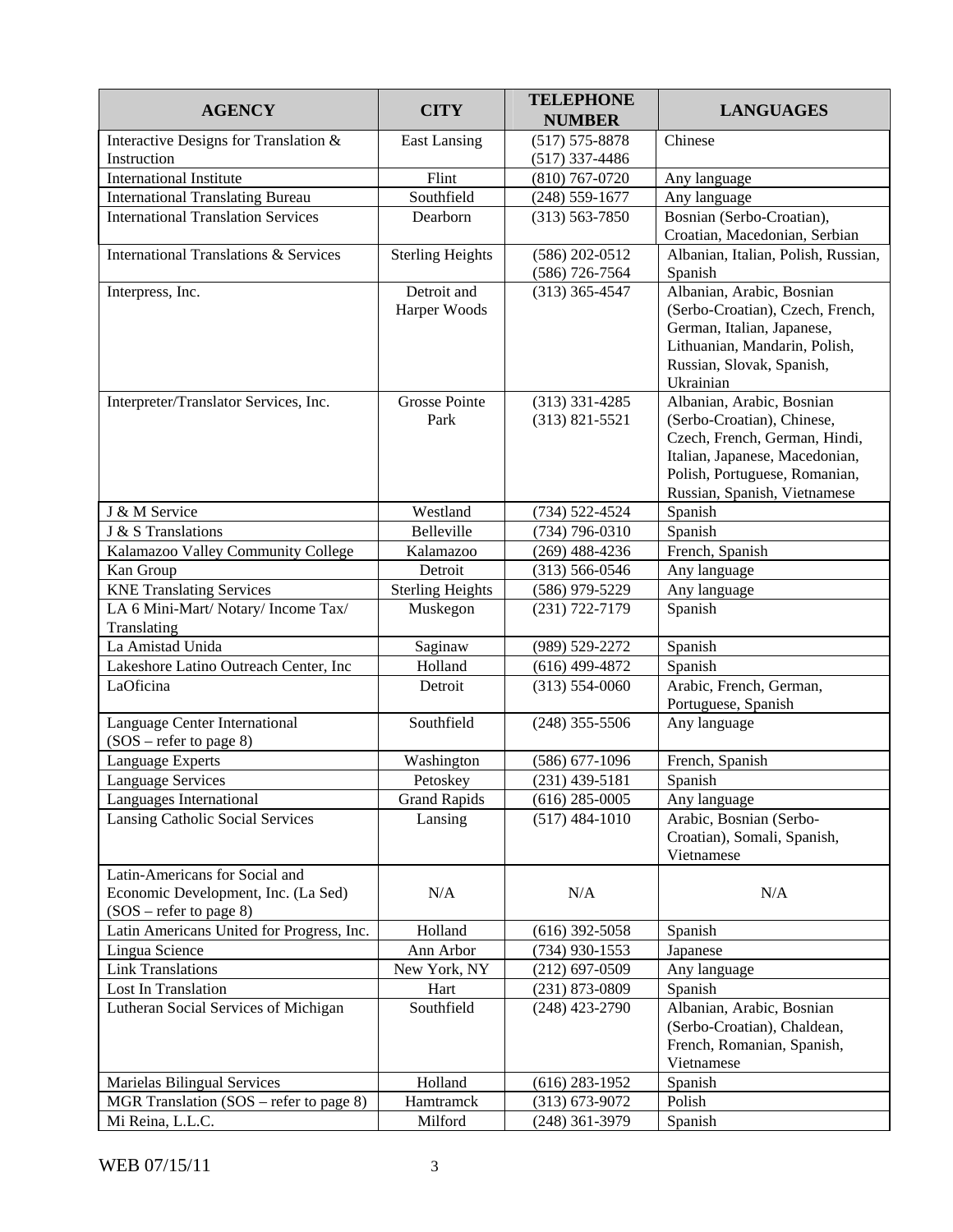| <b>AGENCY</b>                                         | <b>CITY</b>         | <b>TELEPHONE</b><br><b>NUMBER</b>         | <b>LANGUAGES</b>                                                                       |
|-------------------------------------------------------|---------------------|-------------------------------------------|----------------------------------------------------------------------------------------|
| Michigan State University                             | <b>East Lansing</b> | $(517)$ 353-0740                          | Arabic, Chinese, German,<br>Japanese, Russian, Swahili                                 |
|                                                       |                     | $(517)$ 353-8351                          | French, Greek, Italian                                                                 |
|                                                       |                     | $(517)$ 355-8350                          | Portuguese, Spanish                                                                    |
| Monroe Community College                              | Monroe              | $(734)$ 384-4153                          | French, German                                                                         |
| Moore Interpreter, Inc.                               | <b>Grand Rapids</b> | $(616)$ 247-4810                          | Creole, Spanish, Vietnamese                                                            |
| <b>MRG</b> Translations                               | Holland             | $(616)$ 392-5358                          | Spanish                                                                                |
| <b>MTM</b> Translations                               | Lake City           | (231) 920-8345                            | Spanish                                                                                |
| <b>Multilingual Services</b>                          | <b>Walled Lake</b>  | $(248) 722 - 1471$<br>$(248)$ 960-0488    | Russian, Ukrainian                                                                     |
| Musashi International, Inc.                           | Southfield          | $(248)$ 358-1911                          | Japanese                                                                               |
| New Vallarta Tax and Translation Services             | Kalamazoo           | $(269)$ 385-2281                          | Spanish                                                                                |
| Northern Michigan University                          | Marquette           | $(906)$ 227-1000                          | Finnish, French, German,<br>Hebrew, Italian, Japanese,<br>Portuguese, Russian, Spanish |
| <b>Olas Translations</b>                              | Ann Arbor           | $(734)$ 213-5396                          | Spanish                                                                                |
| Ole Servicios Latinoamericanos<br>Translation         | Ypsilanti           | $(734) 528 - 1212$                        | Arabic, French, Italian,<br>Portuguese, Spanish, Swahili,<br>Turkish                   |
| <b>OmniCom</b> International                          | Kalamazoo           | $(269)$ 323-8887                          | Czech, French, German,<br>Hungarian, Polish, Slovak,<br>Spanish                        |
| Persia House of Michigan                              | West Bloomfield     | $(248)$ 302-1447                          | Farsi, Persian                                                                         |
| <b>Pimentel Multiple Services</b>                     | <b>Grand Rapids</b> | $(616)$ 475-0755                          | Spanish                                                                                |
| Pro-Tax & Notary - Translation Services               | Holland             | $(616)$ 392-7603                          | Spanish                                                                                |
| Professional Translation & Interpretation<br>Services | Kalamazoo           | $(269)$ 324-4303                          | Spanish                                                                                |
| Rainbow Visa and Passport Services                    | Dearborn            | $(313) 582 - 3322$                        | Arabic, Chaldean, French                                                               |
| <b>Rashmawi Translation Services</b>                  | Flint               | $(810)$ 732-5955                          | Arabic                                                                                 |
| Richardson International                              | West Bloomfield     | $(248) 865 - 5099$                        | Chinese, Japanese                                                                      |
| Rojas Translating Services                            | Coldwater           | $(517)$ 278-4038                          | Spanish                                                                                |
| Sanchez Income Tax & Translation<br>Services          | <b>Grand Rapids</b> | $(616)$ 248-3688                          | Spanish                                                                                |
| <b>SCT Translation Service</b>                        | Detroit             | $(313) 841 - 4411$<br>$12$ pm $- 6:30$ pm | Spanish                                                                                |
| Servicio Latino                                       | Williamsburg        | $(231)$ 267-5214                          | Spanish                                                                                |
| Servicios Diversos, LLC                               | Ann Arbor           | (734) 973-9824                            | French, German, Italian,<br>Portuguese, Russian, Spanish,<br>Thai                      |
| Sound Post                                            | <b>Grand Rapids</b> | $(616)$ 940-8686                          | Any language                                                                           |
| <b>Spanish Language Services</b>                      | Hart                | $(231)$ 873-8145                          | Spanish                                                                                |
| St. Clair County Community College                    | Port Huron          | $(810)$ 989-5578                          | French, German, Spanish                                                                |
| St. Clement of Rome Catholic Church                   | Romeo               | $(586)$ 752-9611                          | Spanish                                                                                |
| Suzuki Myers & Associates                             | Novi                | $(248)$ 344-0909                          | Japanese                                                                               |
| Trans-Type International                              | Midland             | $(989)$ 631-2424                          | Arabic, Chinese, French, German,<br>Italian, Korean, Spanish                           |
| <b>Translation Consultants</b>                        | Brownstown          | $(734) 783 - 0633$                        | Romanian                                                                               |
| Translation International, Inc.                       | Warren              | $(586)$ 201-0502                          | Hungarian, Romanian                                                                    |
| <b>Translation Services of Muskegon</b><br>County     | Muskegon            | $(231)$ 736-7776                          | Spanish                                                                                |